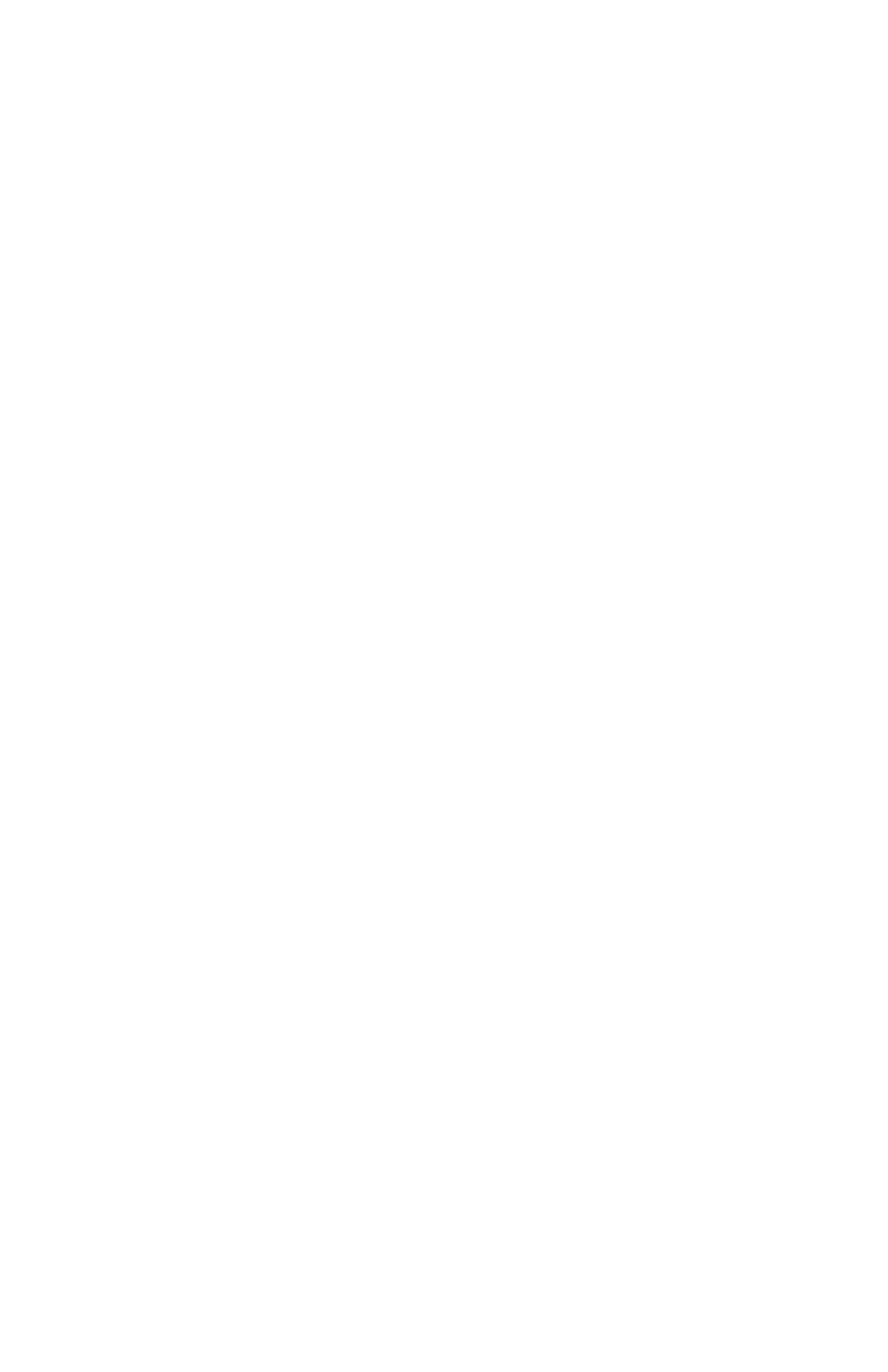Once upon a time, there were two English map makers who arrived at a Welsh village, where their assignment was to measure the town's mountain. They were methodical and meticulous, as they should be, in their calculations, only to arrive at the conclusion, much to the dismay of the village folks, that indeed their mountain fell short, literally, of the qualifications to be categorized as a mountain. Alas, it was but a hill, 16 feet short of the necessary height.

The locals were crushed, as they bargained with the map makers to proclaim it a mountain.

"But to us, it is a mountain," they argued convincingly.

To which they were answered, "Ahhh, but it's not truly a mountain…is it now?"

And that is how the people did absolutely the only thing they could at that point. Bucket by bucket, day after day, they hauled dirt up the hill, to aid the effort for that hill to achieve mountain status. And finally, they did it—they no longer had a hill, but the village truly had a legitimate mountain. Their grand efforts were rewarded and there was great celebration in the land!<sup>1</sup>

Why, we might ask, would a village go to these lengths for 16 feet of dirt? Because…they knew mountains are magical. Hills, on the other hand, are a part of everyday living. But mountains, when you reach the top, help you to see the world in a whole new way. There's something about mountaintops.

The biblical writers knew it, too. When big things happen in scripture, there's often a mountain involved. Mountains were traditional sites for encounters with God. After the

<sup>&</sup>lt;sup>1</sup> The Englishman Who Went Up a Hill But Came Down a Mountain, 1995, Miramax.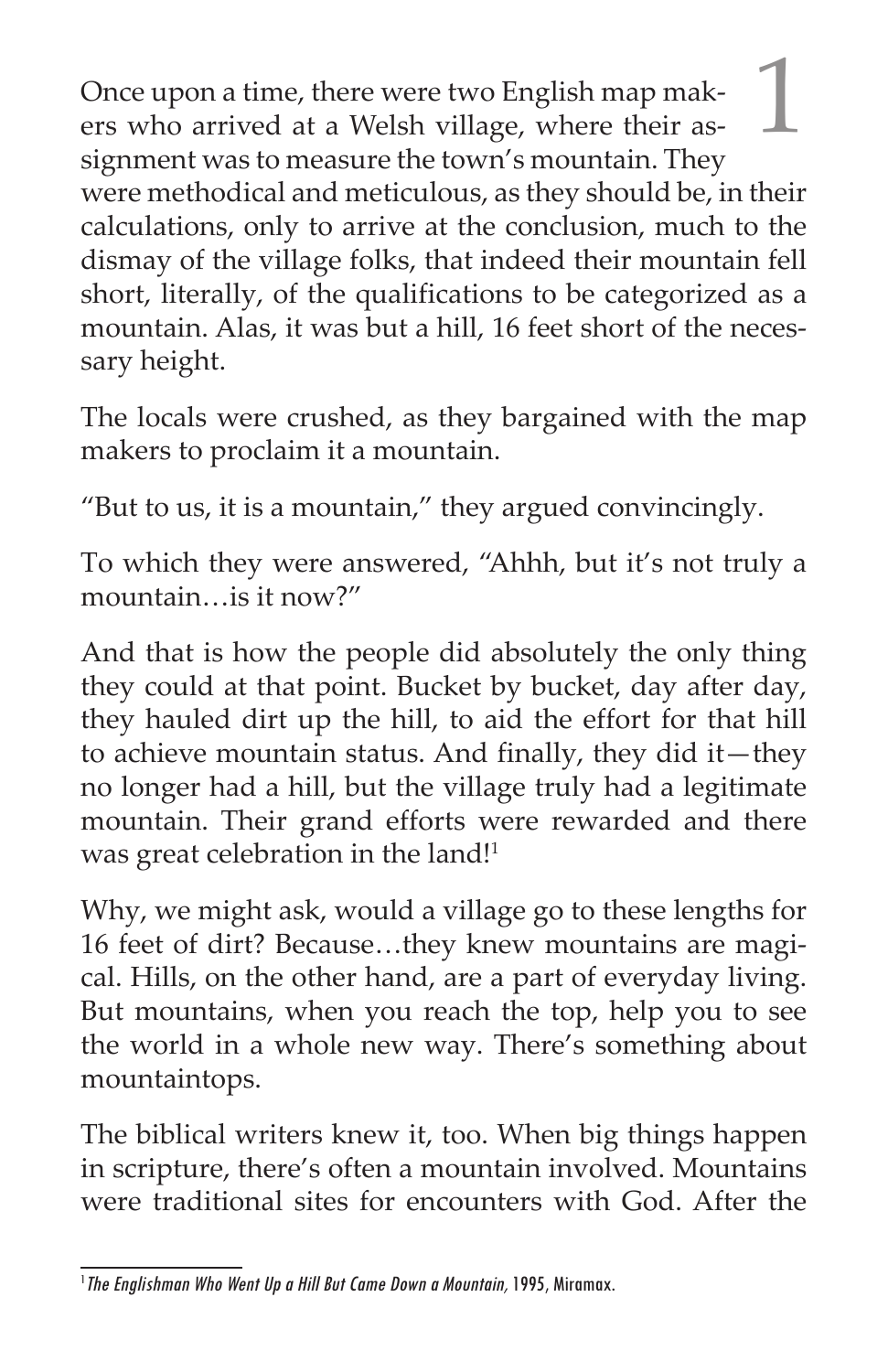flood, the Ark is thought to have left Noah and crew on top of Mount Ararat. Moses went up a mountain, known as Mt. Horeb or Sinai, and came back down with ten tablets of stone—what we know as the Ten Commandments. Then, at the end of his life, he scaled Mt. Nebo to get a glimpse of the promised land. It was again on Mount Sinai that God appeared to the prophet Elijah as recorded in the book of I Kings, and he went on to turn people's hearts back to the covenant they had made with God. Indeed, big things happen on mountains.

Our scripture reading for today is no different. Hear these words from the Gospel according to Luke:

*…Jesus took with him Peter and John and James, and went up on the mountain to pray. And while he was praying, the appearance of his face changed, and his clothes became dazzling white. Suddenly they saw two men, Moses and Elijah, talking to him. They appeared in glory and were speaking of his departure, which he was about to accomplish at Jerusalem. Now Peter and his companions were weighed down with sleep; but since they had stayed awake, they saw his glory and the two men who stood with him. Just as they were leaving him, Peter said to Jesus, "Master, it is good for us to be here; let us make three dwellings, one for you, one for Moses, and one for Elijah"—not knowing what he said. While he was saying this, a cloud came and overshadowed them; and they were terrified as they entered the cloud. Then from the cloud came a voice that said, "This is my Son, my Chosen; listen to him!" When the voice had spoken, Jesus was found alone. And they kept silent and in those days told no one any of the things they had seen.*

This story is known as the transfiguration, or metamorphoses, as it is better translated from the Greek…

Jesus took his inner circle, the disciples with whom he was the closest, Peter, James and John, and they climbed a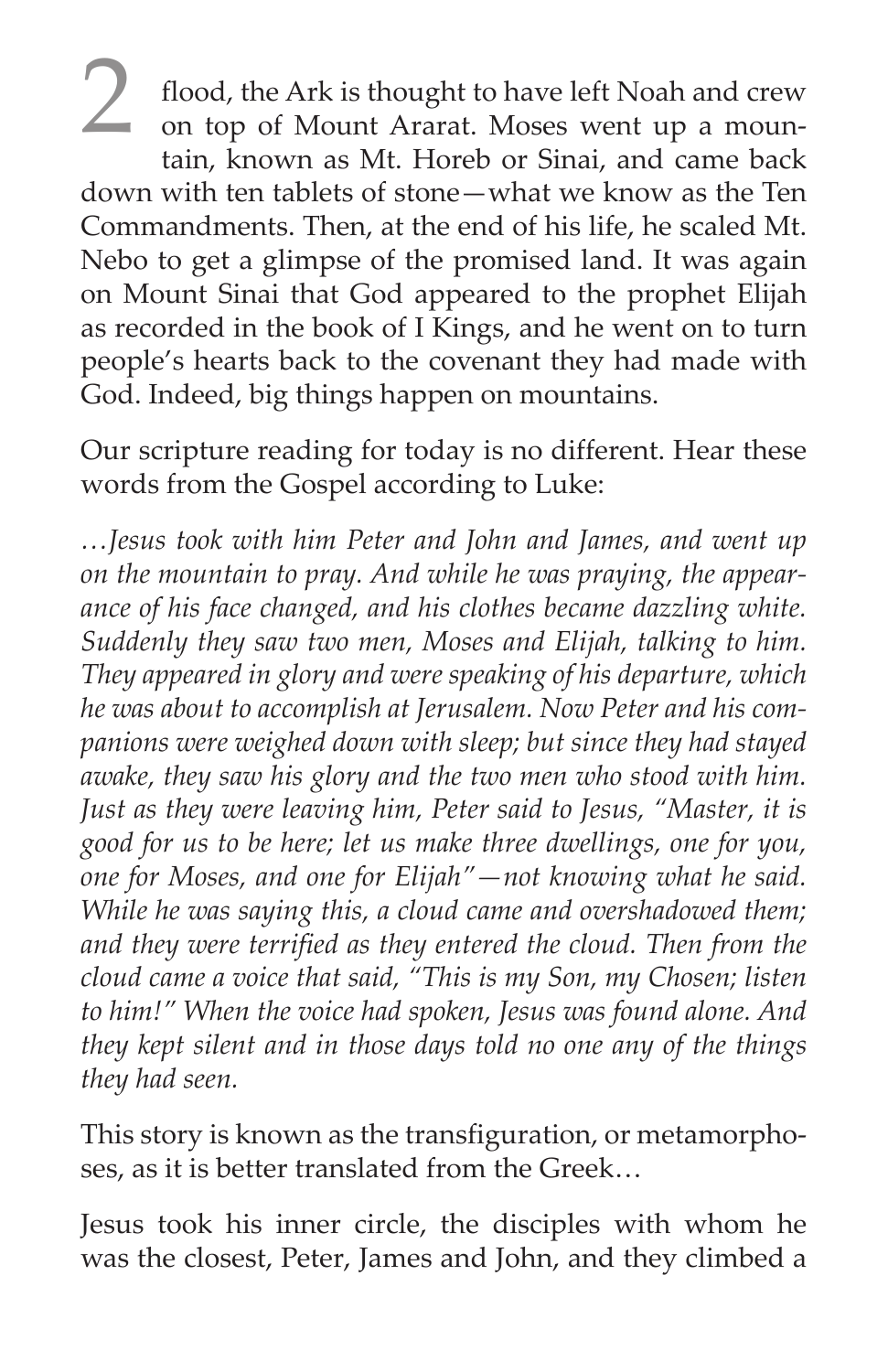mountain. The fact that he limited the group to three, and that he didn't take all 12 disciples, emphasizes the importance of this event. Big things happen on mountains.

And something big did happen. While he was praying, Jesus' countenance changed—his face somehow looked different. And his clothes glowed, sparkling like they had been bleached. Then both Moses and Elijah, ghosts from the past, appeared, and they talked with Jesus. Strangely, during all of this, the disciples were so sleepy that they were nodding off. Who knows…maybe the altitude was getting to them. But at some point, they must have realized that something big indeed was happening because they snapped to. And Peter, gotta love him, blurted out the first thing that came to mind, as he so often did. "This is awesome…let's do something…let's camp out. Let's pitch three tents—one each for Moses, Elijah and Jesus. Peter knew that this was big. After all, Jesus was glowing and hanging out with the heroes of the faith who had been dead for centuries. Here were the forefathers of the Jewish people. Peter wanted to make this mountaintop experience last as long as it could. Big things happen on mountains.

And then, the really big thing happened. A cloud descended mysteriously on them all. And a voice called out, "This is my Son, the Chosen, my Beloved. Listen to him." And then, as fast as it came, the cloud lifted, and it was just the four of them again—Peter, James, John, and Jesus. And it was over with little time to bask in the glow—scripture tells us they came down from the mountain the very next day.

When we experience the mystery of the mountaintop, when we see things in a whole new way, sometimes we want them to last forever. But mountaintop experiences generally have a short shelf life. They can be intense experiences we couldn't function there forever. And we are reminded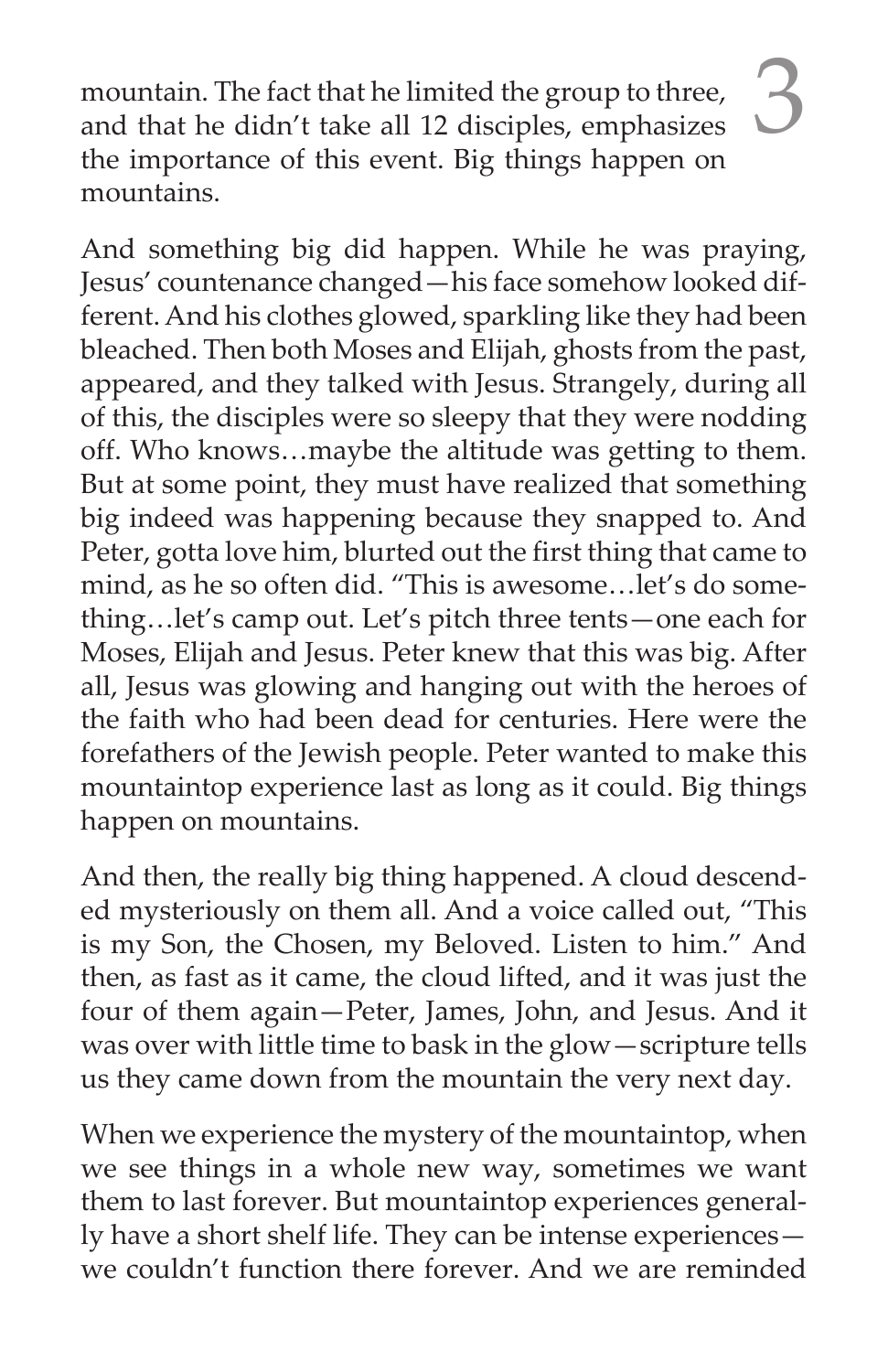that the mountaintop high doesn't last forever because there is real-life work to be done down in the flatlands. After the men came down from the mountain, Jesus engaged in work the very next day—healing the boy with the unclean spirit. As wonderful as it was, Jesus took his disciples down off the mountain to the flatland where human need is found and where duty calls. And that is where they were called and that is where we are called. It is only as we take up the metaphorical basin and towel and return to the flatlands, that we find we have been renewed with hope and courage inspired by what we have seen and heard and felt on the mountaintop.

Big things happen on mountains. Mountaintop experiences are amazing—they strengthen us on our journey into meaningful connection with God and with others. Imagine the effect that the transfiguration had on Peter, James and John—they re-entered the flatlands—invigorated, inspired and ready to serve. Moments of spiritual intimacy with God are a source of spiritual solace that makes us even more available to God's purposes. Strengthened by both the reality and the gift in such moments, we find ourselves freed to live in deeper love and connection with God and with others. If we are attentive, we also find ourselves asking God to tell us what the gift of that experience might say to us about the next steps on the journey ahead.

And so, these past couple of days, I've been thinking about, even wrestling with two thoughts, upon our return from the Rocky Mountains. First, what are those mountaintop experiences to which I and we can avail ourselves, that help to strengthen and inspire and even super-charge our faith?

A few weeks ago, we heard the reports of our delegates to Annual Conference. Both Naomi and Nancy reported the power of the gathered body in worship—over a thousand Brethren joining voices in four-part harmony, inviting the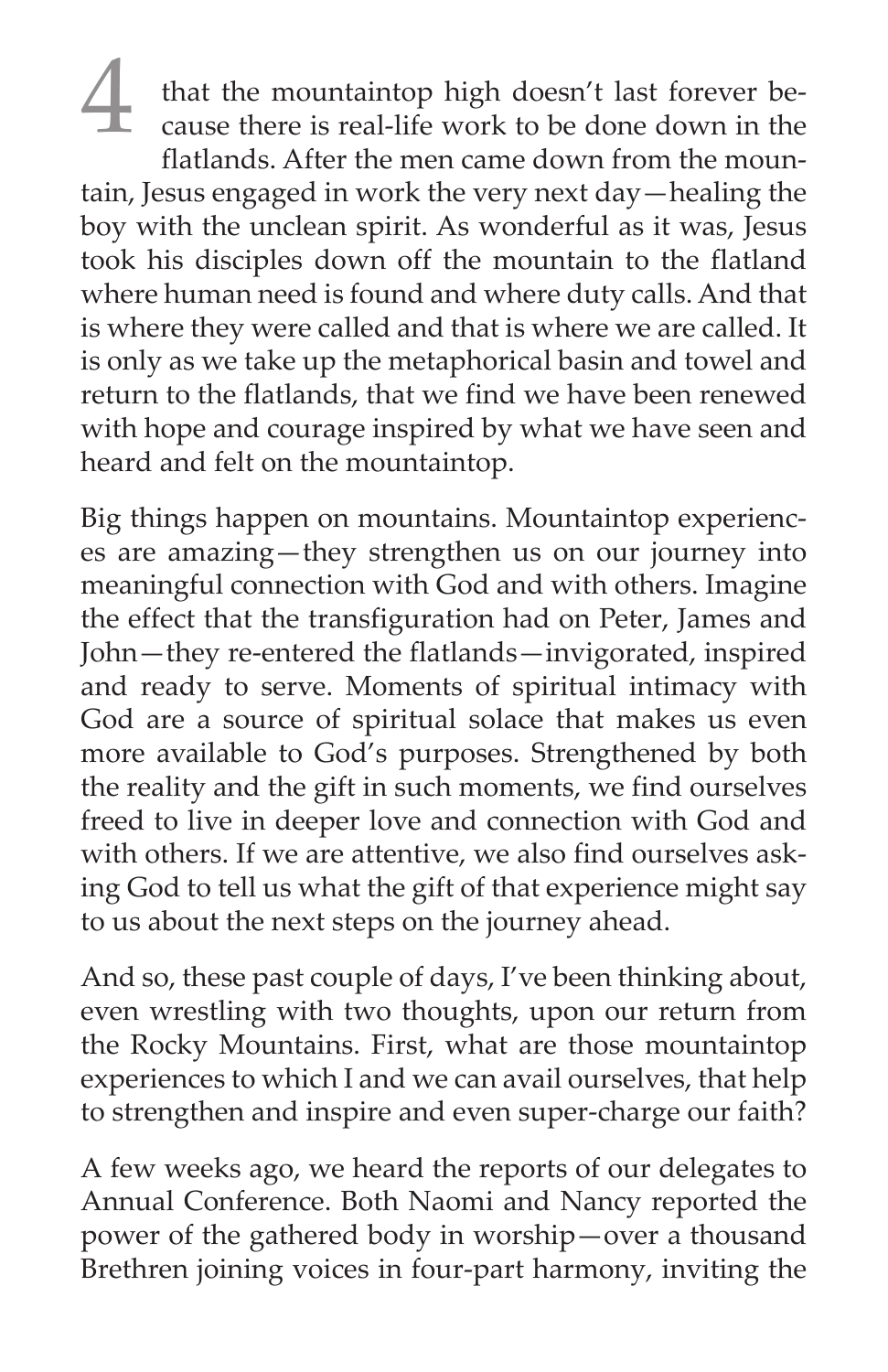Spirit to "move in our midst." That was a mountaintop experience as we sang together. It is one that draws us closer to God and one another. As pastors, it is our hope that each Sunday, as we gather together here for worship, as we come expectantly, God will be encountered by each person in some way. And the glory of that encounter can carry us into the flatlands of the week ahead.

As we as a congregation have been discerning the needs of this physical plant and the possibilities of renovation and expansion, the pastors have been charged by leadership to consider some new ways that we can especially attend to our spiritual renovation and expansion. What are those mountaintop experiences, maybe even mini-mountaintops, that have the potential to super-charge our faith and strengthen this community as faithful followers of Jesus' way in the days and months and years ahead in tandem with a building project? We are giving that thoughtful and prayerful attention to how it might be done.

And, second thing that I've been contemplating, as our youth return from NYC, how can we walk with them and encourage them as they return to the flatlands? How can we affirm their experiences and also importantly, how can we learn from them? Something very special happened in Colorado at NYC. Our youth not only hiked the Rockies, they encountered God in a very real way on the mountaintop. And they heard the voice in the cover of cloud say clearly, *"This is my Son, my Chosen; listen to him!"* They are ready to listen to Jesus and enter the hard work of the flatlands, the hard work of love. And we have the privilege and the responsibility to walk alongside:

- to help them process their experiences
- to encourage them to live out their faith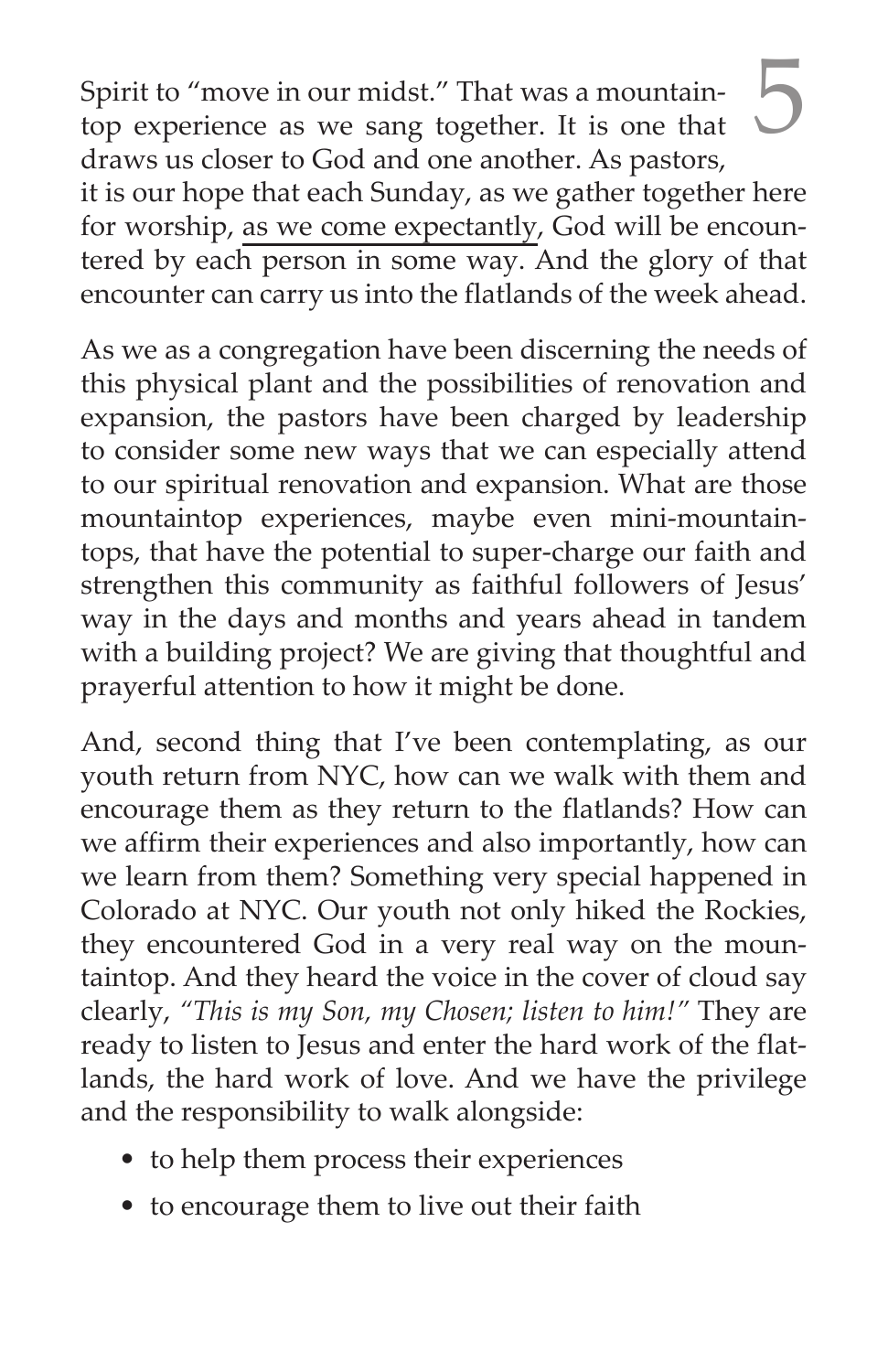- 6 to include them and to involve them on this Jesus' journey
	- to learn from them what a super-charged faith might look like in this day and age…

because big things happen on mountains.

The story about the village who made their hill into a mountain doesn't end there. Over the years, the mountain was measured again. Alas, after decades of settling, the mountain was, once again, just a hill. And the village folks took up their buckets again, and day after day, they worked to recreate the mountain. Because they knew that even though, like Peter, James and John, they couldn't stay up there, the mountaintop holds almost a kind of magic, to see the world in a whole new way, to prepare us, and to equip us to live in the flatlands below. That is the hard work of love. God's love. May it be so.